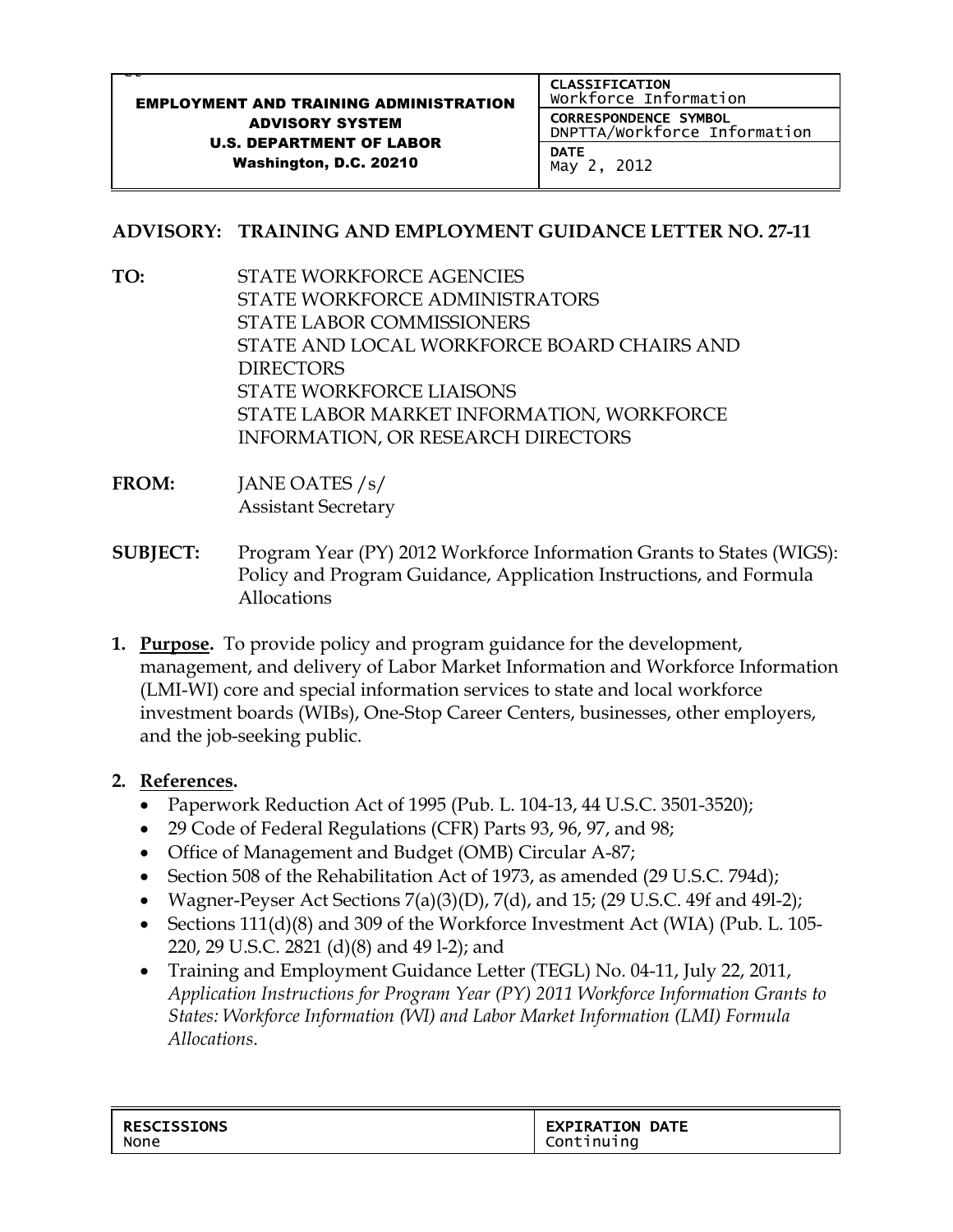- **3. OMB Approval.** In conformance with the Paperwork Reduction Act of 1995 (PRA), OMB has reviewed and approved this information collection (OMB Control Number 1205-0417). This approval will expire on May 31, 2014.
- **4. Background.** For PY 2012, the Employment and Training Administration (ETA) continues to emphasize the same themes promoted in the July 22, 2011 TEGL, and expects the states to expand upon them. In that guidance, ETA stressed the importance of leveraging grant funding by expanding partnerships within the workforce investment system and in the education, training and economic development communities (see TEGL No. 4-11). ETA also encouraged state LMI-WI and research entities to join partnerships to apply for competitive grants — since every workforce development enterprise can benefit from the workforce and labor market information, economic analyses, and the workforce intelligence gained from professional interpretation of these data within the context of state, regional, and local economies.

In its PY 2011 TEGL, ETA also urged state LMI-WI and research entities to be prepared to help shape state policy and service delivery strategies by sharing their understanding of current labor market conditions and challenges and the anticipated industry, sector, and occupational growth. The need for accurate and comparable workforce data, information, analysis, and interpretative studies has always been high. The 2007-2009 recession and its continuing impact on many state, regional, and local economies elevates the importance of information services. State LMI-WI and economic research entities can help their states plan for the future and respond to the workforce needs of local business and regional economies.

**5. Goal and Objectives.** The goal for WIGS for PY 2012 is to continue to support increased employment and sustainable economic growth. Grantees are expected to contribute to the state and local workforce investment system strategic planning, service delivery, and transformational efforts. States — through their LMI-WI and research entities — must provide accurate and comparable data, information services, and resources to staff in the workforce investment system, businesses, and job seekers so these customers can make informed decisions about the services, training, and career paths that lead to good jobs. States must also provide actionable information, research, analyses, and interpretive studies to state and local policy makers to support the development of data-driven policies and service delivery strategies.

ETA expects state grantees to use their PY 2012 WIGS funding to continue informing state and local planning and customer decision-making by:

1. Populating the Workforce Information Database (WIDb) with state and local data;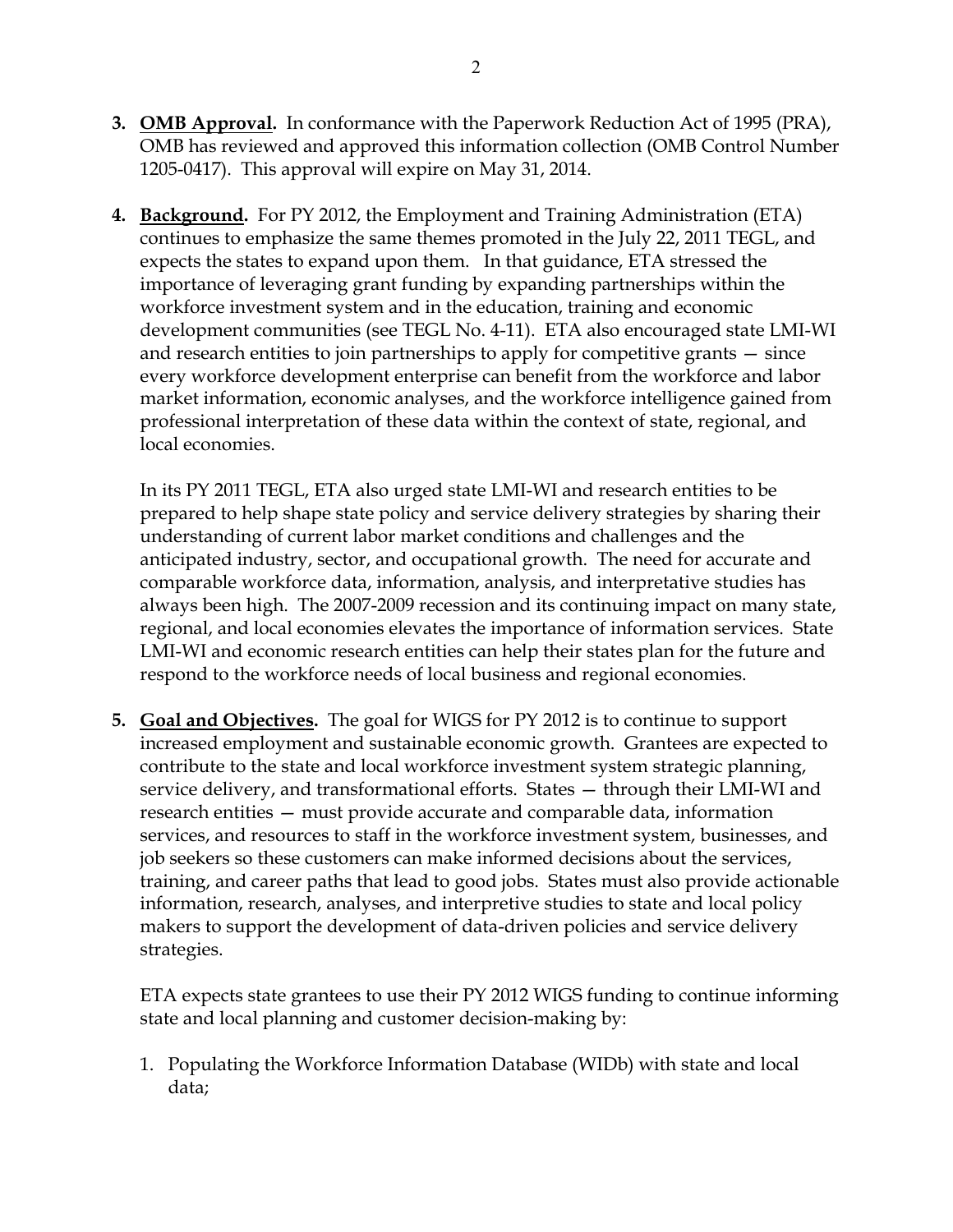- 2. Producing and disseminating industry and occupational employment projections including
	- a. adopting and completing the implementation of the new projections software suite that the Projections Managing Partnership consortium of states developed using the American Recovery and Reinvestment Act State LMI Improvement grant funding; and
	- b. training key projections development staff.
- 3. Conducting and publishing relevant economic analyses, special workforce information, or economic studies determined to be of benefit to the governor, or state and local WIBs;
- 4. Posting products, information, and reports on the Internet; and
- 5. Collaborating and consulting on a continuing basis with WIBs and other key workforce and economic development partners and stakeholders to improve LMI-WI products, tools, and information services to meet evolving customer needs.

*A Useful Resource on Customer Needs.* The Workforce Information Council's (WIC) Customer Consultation Study Group developed a paper entitled *Labor Market Information Customers and Their Needs,* which will be available at [http://www.workforceinfocouncil.org.](http://www.workforceinfocouncil.org/) WIC is a cooperative Federal-State group, with members from the U.S. Bureau of Labor Statistics (BLS) and 10 state representatives (ETA staff also participate in WIC meetings). The study group paper provides valuable customer service insights; suggests a practical selfassessment of state LMI-WI products, tools, and services; and suggests actions that state LMI and WI agencies could take to improve customer services. The paper suggests that LMI-WI entities should:

- map the relationship between LMI-WI customers and products;
- refocus product offerings to reflect customer priorities to better align customer needs and LMI-WI products;
- collect customer satisfaction information that focuses on how well the products meet targeted customer needs; and
- investigate alternative outreach mechanisms mapped to specific customer groups.

ETA encourages states to assess how the WIC paper may be useful to LMI-WI and research entities in planning PY 2012 activities. States could use the self-assessment approach to determine any mismatches between the state's LMI–WI services and customer needs. This approach could also be useful in ascertaining unmet customer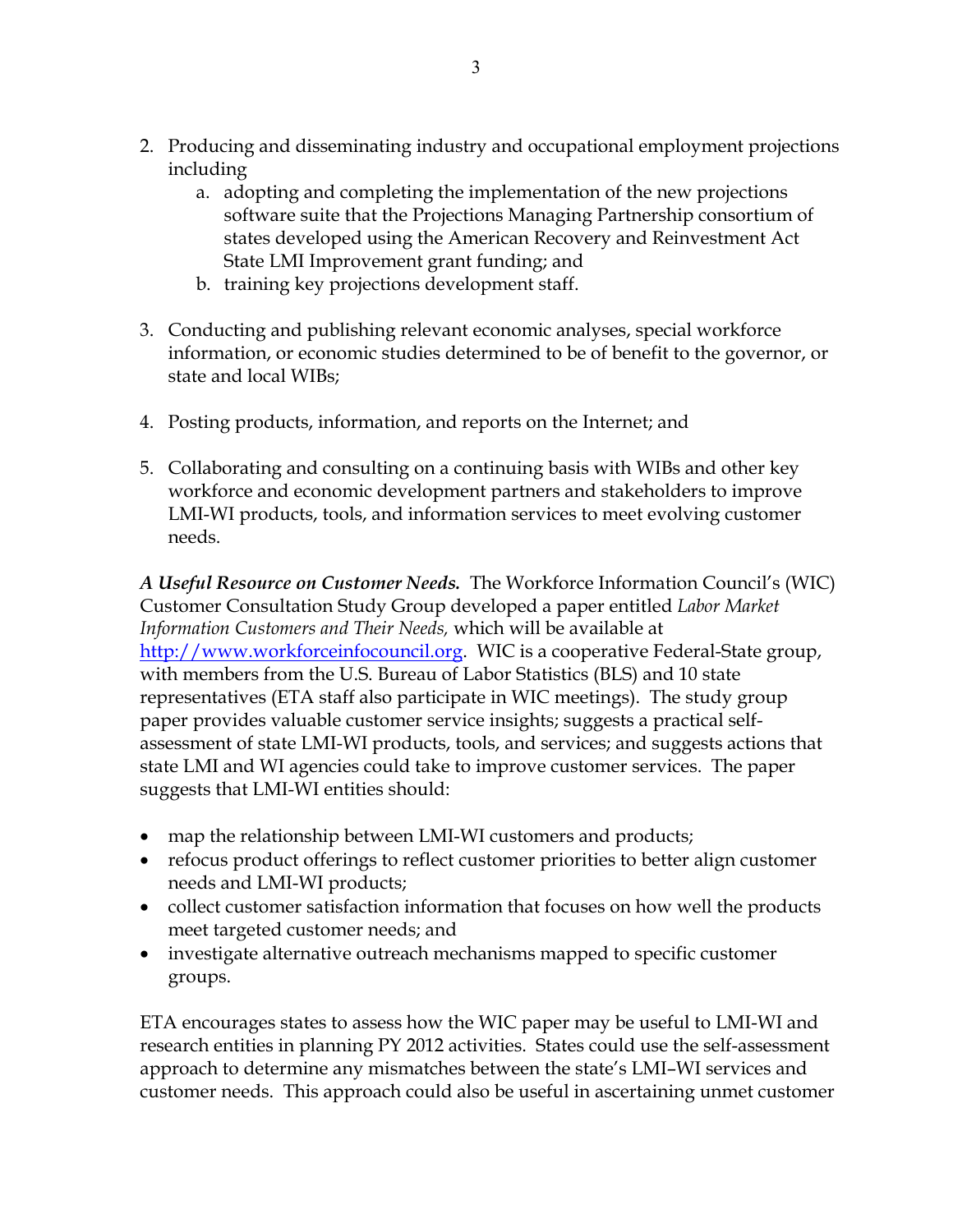information needs.

**6. Partnership Expectations.** State LMI-WI and research entities should continue to seek out viable partnership and customer service opportunities that enable the leveraging of the WI grant to state program resources. ETA will continue to facilitate, assist, and support linkages among the state LMI-WI and research entities and ETA formula-funded and competitive grant-funded programs. Mutually beneficial partnerships can augment resources and improve program outcomes, and ensure that data-driven analyses influence all workforce investment system planning and program decisions.

WIGS recipients are required to consult with their strategic partners to increase the scope and utility of the workforce information used to inform state and local policies and workforce and regional economic development strategies, and to enhance the availability and use of career guidance and resources by workforce investment system staff and job seekers.

- **7. Funding and Leveraging Resources.** ETA provides formula-allotted WIGS to states to produce the required LMI-WI core products and services identified in the Statement of Work Deliverables (Attachment III of this guidance) and to develop other LMI-WI products and services needed to support the state and local workforce investment systems. After a 0.189 percent across-the-board budget rescission for ETA programs, a total of \$31,939,520 will be available for PY 2012, minus a total of \$176,655 allotted to Guam and the Virgin Islands. ETA will distribute the remaining amount of \$31,762,865 by formula to states and the District of Columbia, with 40 percent distributed equally to all states and 60 percent distributed based on each state's relative share of the civilian labor force for the 12-month period ending September 2011 (see Attachment I for the table of state allocations).
- **8. Application for Federal Assistance.** In accordance with TEGL No. 19-11 available at [http://wdr.doleta.gov/directives/corr\\_doc.cfm?DOCN=6655](http://wdr.doleta.gov/directives/corr_doc.cfm?DOCN=6655) (Final PY 2012 Allotments for the Wagner-Peyser Act Employment Service Program Allotments; and Workforce Information Grants to States Allotments for PY 2012), states must electronically submit a SF 424 Application for Federal Assistance though the Grants.gov website before June 15, 2012.

In addition, states must submit a SF 424A (Budget Information) to the appropriate ETA regional office within 45 days of the beginning of PY 2012 (July 1, 2012). All sections of the form must be completed, including the Budget Summary, Budget Categories, Forecasted Cash Needs (by quarter), and other budget information. The state must submit the SF 424 A to the appropriate regional office with a transmittal memorandum signed by the SWA Administrator and the state workforce investment board (SWIB) Chair.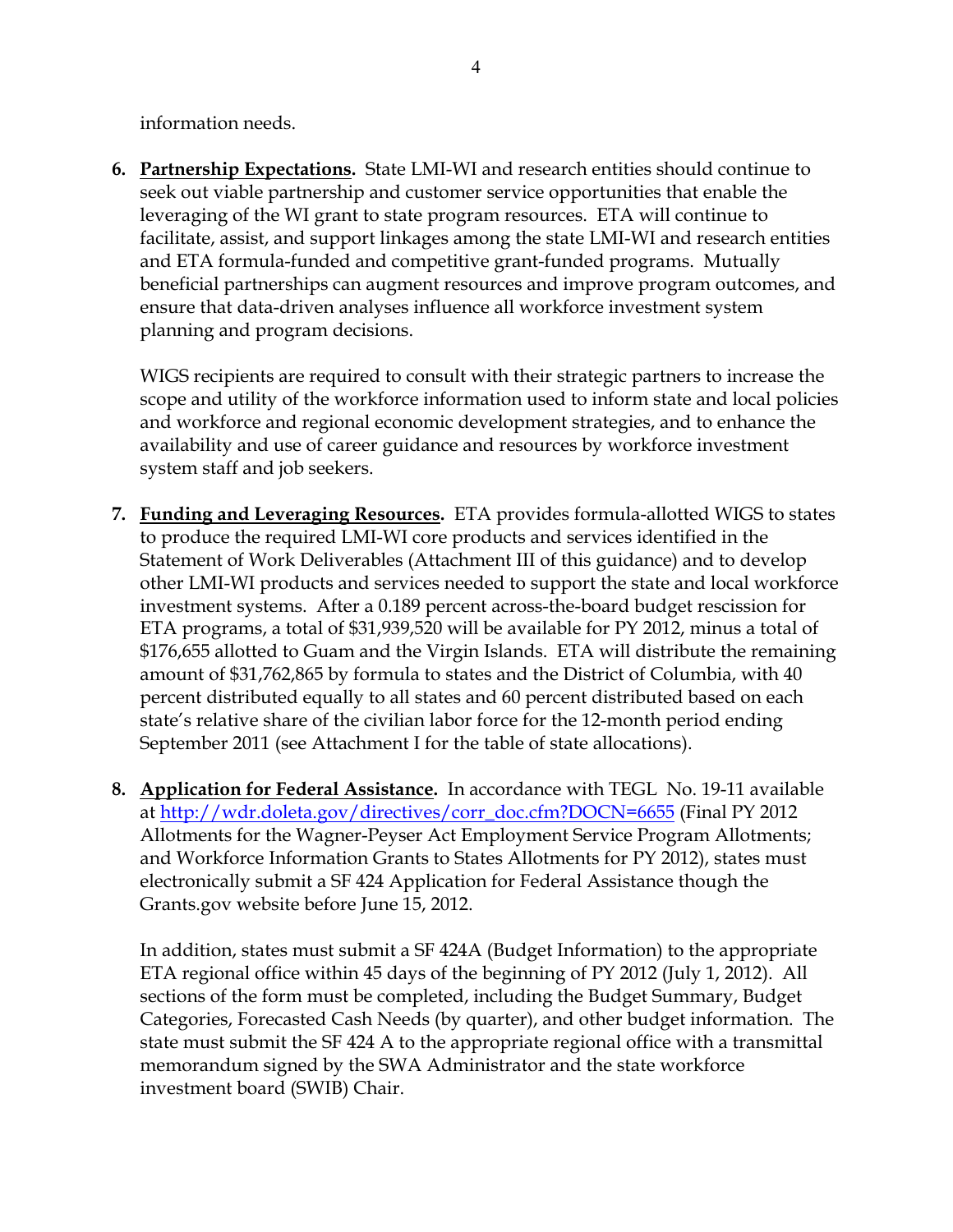Following review of the state's budget information, the regional office submits this information to the ETA Office of Grant Management for Grant Officer approval and processing of the Notice of Obligation (NOO). This year the NOO will include the following statement:

*Workforce Information Grants to States (WIGS) expenditures must be in accordance with TEGL XX-11 Program Year (PY) 2012 Workforce Information Grants to States (WIGS): Policy and Program Guidance, Application Instructions, and Formula Allocations; and the Wagner-Peyser Act Annual Funding Agreement provided in Attachment J of TEGL 19-11 (Final PY 2012 Allotments for the Wagner-Peyser Act Employment Service Program Allotments; and Workforce Information Grants to States Allotments for PY 2012). By accepting WIGS funding, a state agrees to fulfill the statement of work attached to this NOO, and described in Attachment III of the annual WIGS TEGL.*

If circumstances prevent accomplishment of a specific grant deliverable during PY 2012, the state must negotiate a deferral and a revised schedule with the appropriate ETA Regional Administrator. The regional office state grant file will contain documentation of the deferral agreement, including an explanation of the reasons for the delay and the agreed upon new completion date.

The ETA regional office will document planned grant activities and grant accomplishments in the state's grant file and those records will be made accessible, per 29 CFR 97.42(e)(1), for examination by ETA or other authorized Federal representatives.

- **9. Accountability.** ETA will assess and document the effectiveness of grantee performance through the following approach.
	- a. *ETA Grant Reviews.* The ETA regional offices will conduct periodic reviews of states' progress towards meeting the PY 2012 grant deliverables and quarterly reviews of grant expenditures and obligations.
	- b. *Performance Reporting.* ETA's reporting and common performance measures include reporting on the provision of workforce information services and the impact of those services on participant outcomes. State LMI-WI and research entities and offices should be aware that ETA captures and uses state reported data on the Entered Employment Rate, Employment Retention Rate after Six Months, and Earnings for participants following receipt of workforce information services, to inform national policy and program decisions.

For PY 2012, ETA will continue to monitor workforce system outcomes for participants who received workforce information services. State LMI-WI and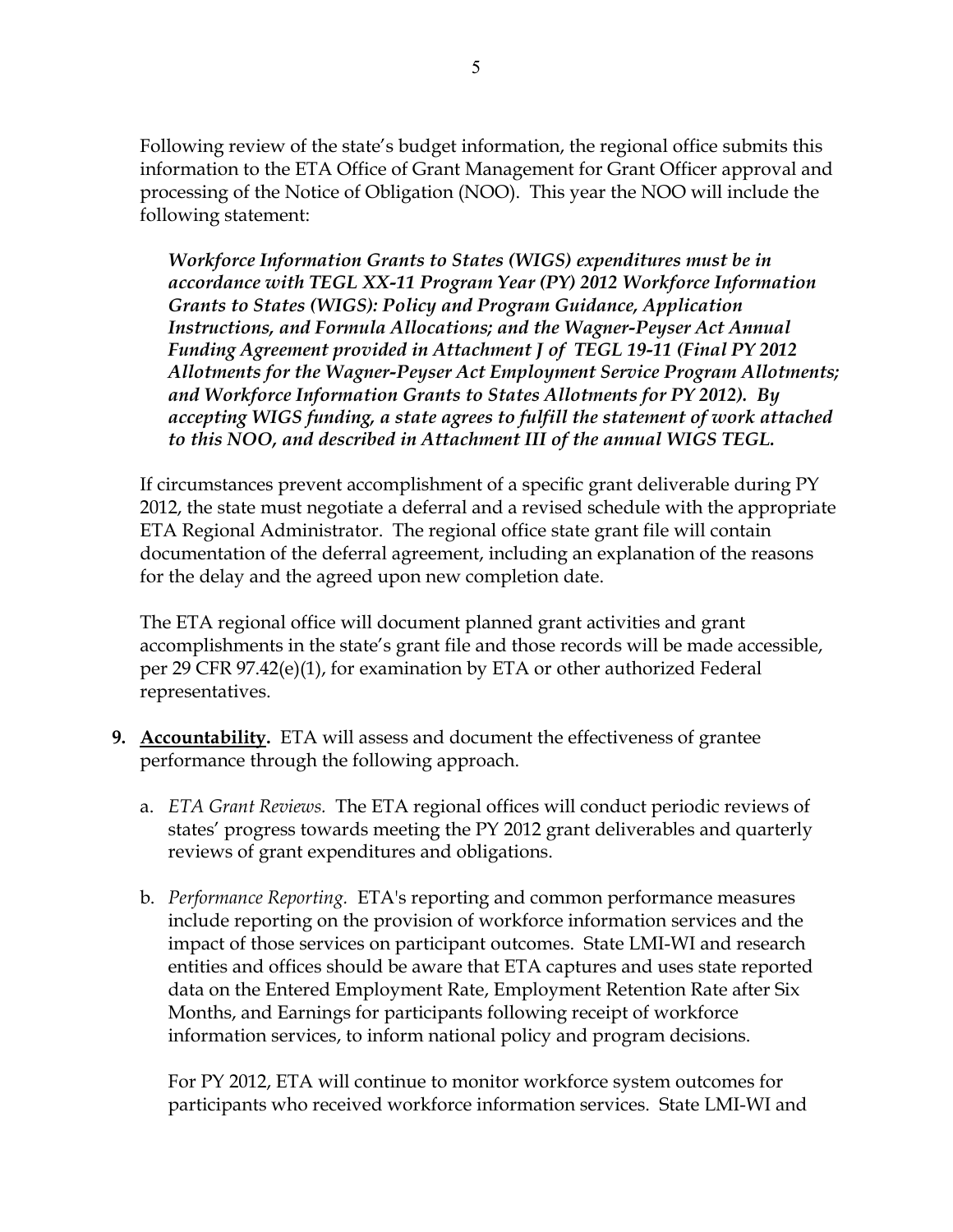research entities can help their state Wagner-Peyser and WIA program partners better identify and more rigorously report when participants received workforce information services.

- c. *Annual Performance Report.* Grant recipients are required to submit an annual performance report for WIGS in accordance with 29 CFR 97.40(b)(1) and OMB Control Number 1205-0417. The annual performance report transmittal letter must be signed by the state workforce agency (SWA) administrator and the SWIB chair. The report must summarize the state's accomplishments and the results of customer consultations about existing and needed workforce information services and products. The annual report serves as an accountability, management and outcome analysis tool for the states and ETA, and should be fully representative of the state's LMI/WI work in PY 2012. In addition, the annual reports are a source for identifying promising practices and exemplary products. The PY 2011 and 2012 annual reports should be prepared, to the degree possible, in accordance with the following outline.
	- Description of program deliverables (e.g., WIDb, projections, etc.);
	- Description of the annual economic analysis or special reports produced;
	- Explanation for why a grant deliverable was not accomplished, and an explanation of what will be done to ensure completion of the deliverable;
	- Description of outcomes compared to the grant statement of work deliverables;
	- Summary of the customer consultations regarding state workforce information products and services;
	- Summary of activities to be undertaken to add customer value, where needs for improvements are indicated;
	- Description of efforts to create and support partnerships and collaborations, including
		- o state activities to leverage LMI-WI funding,
		- o new and established partnerships, activities, and linkages,
		- o tools and resources created through or supported by state and local partnership activities or collaborations during the program year;
	- Description of new tools or resources developed in PY 2012; and
	- Recommendations for changes and improvements to the required LMI-WI grants to states deliverables.

ETA regional LMI-WI Federal Project Officers (FPOs) will review all state annual reports for acceptance and approval.

**10. Consultation and Customer Satisfaction Assessment.** Section 15 of the Wagner-Peyser Act, as amended by WIA Section 309 (Pub. L. 105-220, 29 U.S.C. 49, Sections  $15(a)(1)(b)$  and(e)(2)(A and B)), requires states to consult with customers about the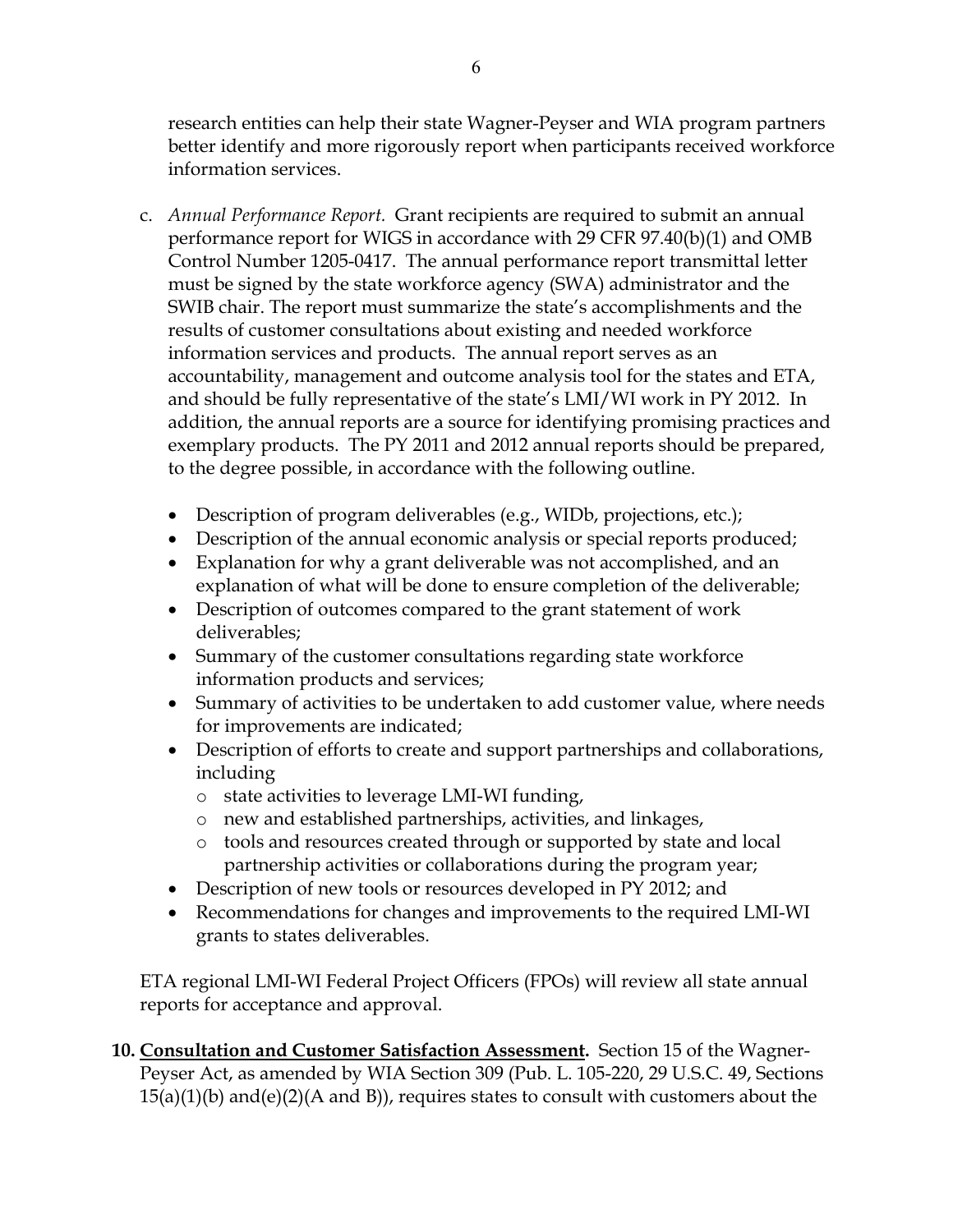relevance of the LMI collected and disseminated. ETA interprets these customers to include workforce and educational system stakeholders, business and regional economic development leaders within the state, and other strategic partners that foster workforce development. Consultation with the workforce investment system and other information users provides the basis for formulating continuous improvement strategies for the workforce information system. ETA does not prescribe an approach or methodology for conducting customer consultations. Methods can include focus groups, surveys, crowd-sourcing, Webinars, listening sessions, documented consultations, customer satisfaction assessments, or other methods considered appropriate by the state.

**11. Special Grant Requirements.** WIGS provided by this award must not supplant funds obligated from other funding sources for workforce information activities. All costs incurred under the grant must support the cost objectives specified in Section 5 of this TEGL and must conform to the principles for "reasonable" and "allocable" costs as specified in OMB Circular A-87.

All data collection activities must conform to the technical standards and methodologies established by the U.S. Department of Labor's Bureau of Labor Statistics, or document in the state's grant file a sound business rationale for the use of an alternative methodology. In the production of state and local industry and occupational projections, states must use the new Projection Managing Partnership consortium's software suite (available at [http://dev.projectionscentral.com/,](http://dev.projectionscentral.com/) and then click on the "Products" folder at the top of the Web page).

In the conduct of LMI-WI information technology (IT) systems and applications, ETA recognizes that Web-based tools play an important role in service delivery. Any IT system or application developed with WIGS must adhere to industrystandard, open architecture principles with documentation and software made available for use by other organizations for Federal governmental purposes.

**12. Publications and Other Information Products.** Grantees are required to submit accessible portable document format (.pdf) copies (not scanned) or hyperlinks to, pdf copies of the required annual report, annual economic analysis, or special workforce information studies (to meet deliverable number 3) to the appropriate regional office no later than September 30, 2013, which is 90 calendar days following the end of PY 2012. Any report, publication, or information product submitted to meet grant deliverables must meet Federal accessibility requirements stated by Section 508 of the Rehabilitation Act of 1973, as amended (29 U.S.C. 794d). See [www.section508.gov](http://www.section508.gov/) for more information.

Grantees should submit copies of publications and other products produced with grant funding, of special interest to the workforce investment system, to the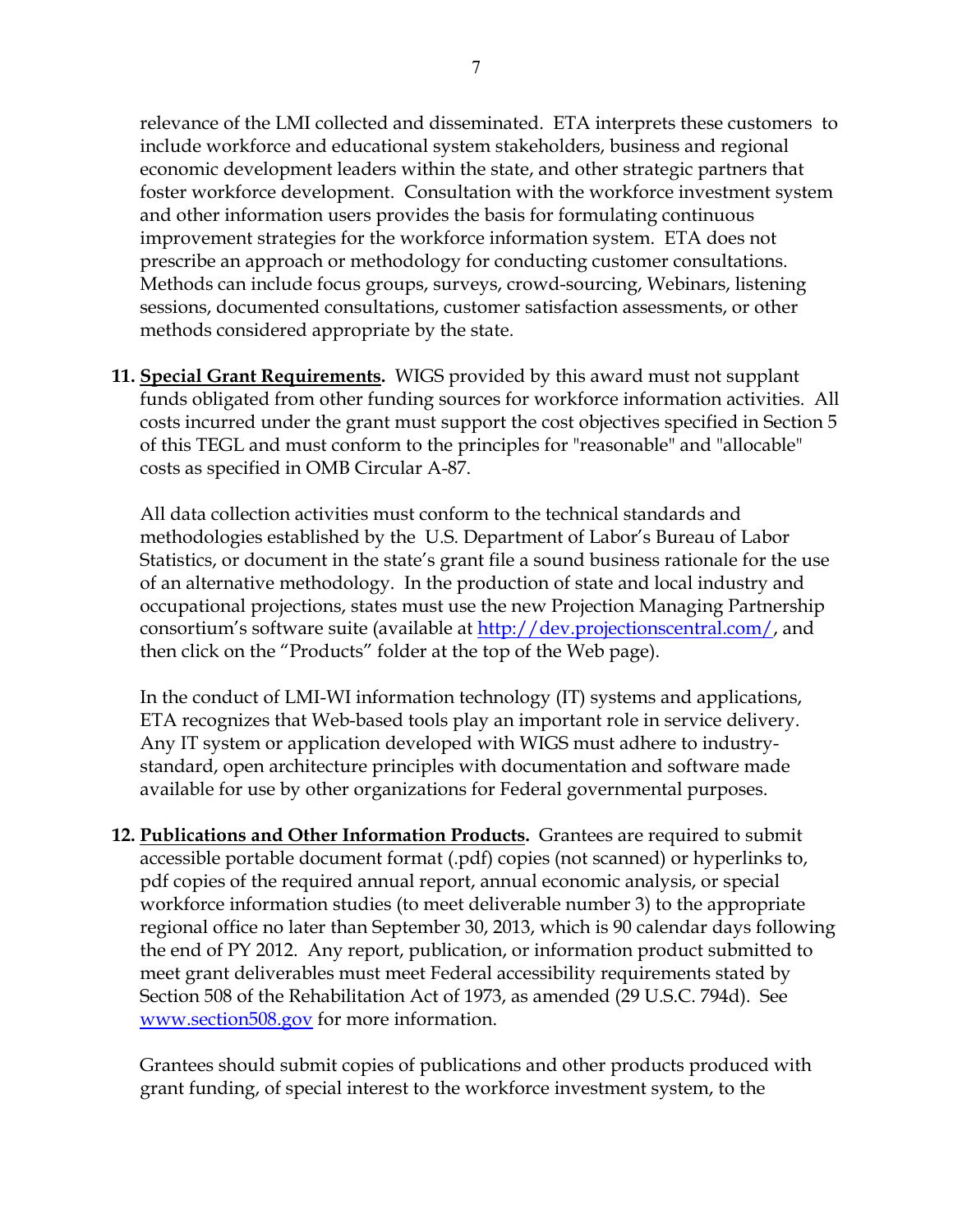appropriate regional office. Examples of products of special interest include industry-specific research and analyses; state brochures describing the availability and functionality of electronic self-service tools; documentation of innovative applications developed for database access and manipulation; or innovative workforce information services available to workforce system staff and customers. States are encouraged to review the wide range of products and formats used in the PY 2010 annual state economic analysis reports, available at [www.doleta.gov/Performance/results/AnnualReports/annual-report-10.cfm.](http://www.doleta.gov/Performance/results/AnnualReports/annual-report-10.cfm)

- **13. Grant Expenditure Period.** Under the Wagner-Peyser Annual Funding Agreement, the maximum expenditure period for these funds is three years. The grant will cover, at a minimum, the 12-month period from July 1, 2012 to June 30, 2013, but may, if negotiated between the state and the ETA regional office, cover a longer period up to the maximum expenditure period ending June 30, 2015.
- **14. Grant Modifications.** The grantee and the ETA regional office may jointly adjust planned expenditures within the state allotment during the grant period of performance. The regional office has authority to recommend the reallocation of grant funds to the ETA Grant Officer when overall grant expenditures and obligations are substantially below quarterly budgeted forecasts.
- **15. Financial Management and Reporting.** States must forecast cash needs by quarter on SF 424A, Section D, for all quarters covered by the grant. State workforce agencies will report quarterly expenditures by direct data entry of the ETA 9130 Financial Cost Report, into the Web-based Enterprise Business Support System. Per 29 CFR 97.41(b)(4), quarterly financial reports are due 45 days following the end of each quarter. Address any questions regarding financial management and reporting for PY 2012, or for any existing prior year fund balances, to the appropriate ETA regional office.
- **16. Action Requested.** Applications for Federal Assistance (SF 424) must be prepared in accordance with the instructions in TEGL 19-11 [\(http://wdr.doleta.gov/directives/corr\\_doc.cfm?DOCN=6655\)](http://wdr.doleta.gov/directives/corr_doc.cfm?DOCN=6655). SF 424As (Budget Information) are due to the regional offices within 45 days of the beginning of PY 2012 (August 14, 2012). ETA Regional Administrators may approve a submission date later than 45 days.
	- a. ETA requests that SWA Administrators transmit these grant application instructions to the appropriate SWA office(s) and the SWIB;
	- b. Submit the original and two copies of the PY 2012 grant application package to the appropriate ETA regional office with a transmittal letter signed by: (1) the governor; or (2) both the SWA administrator and the chairperson of the SWIB; and